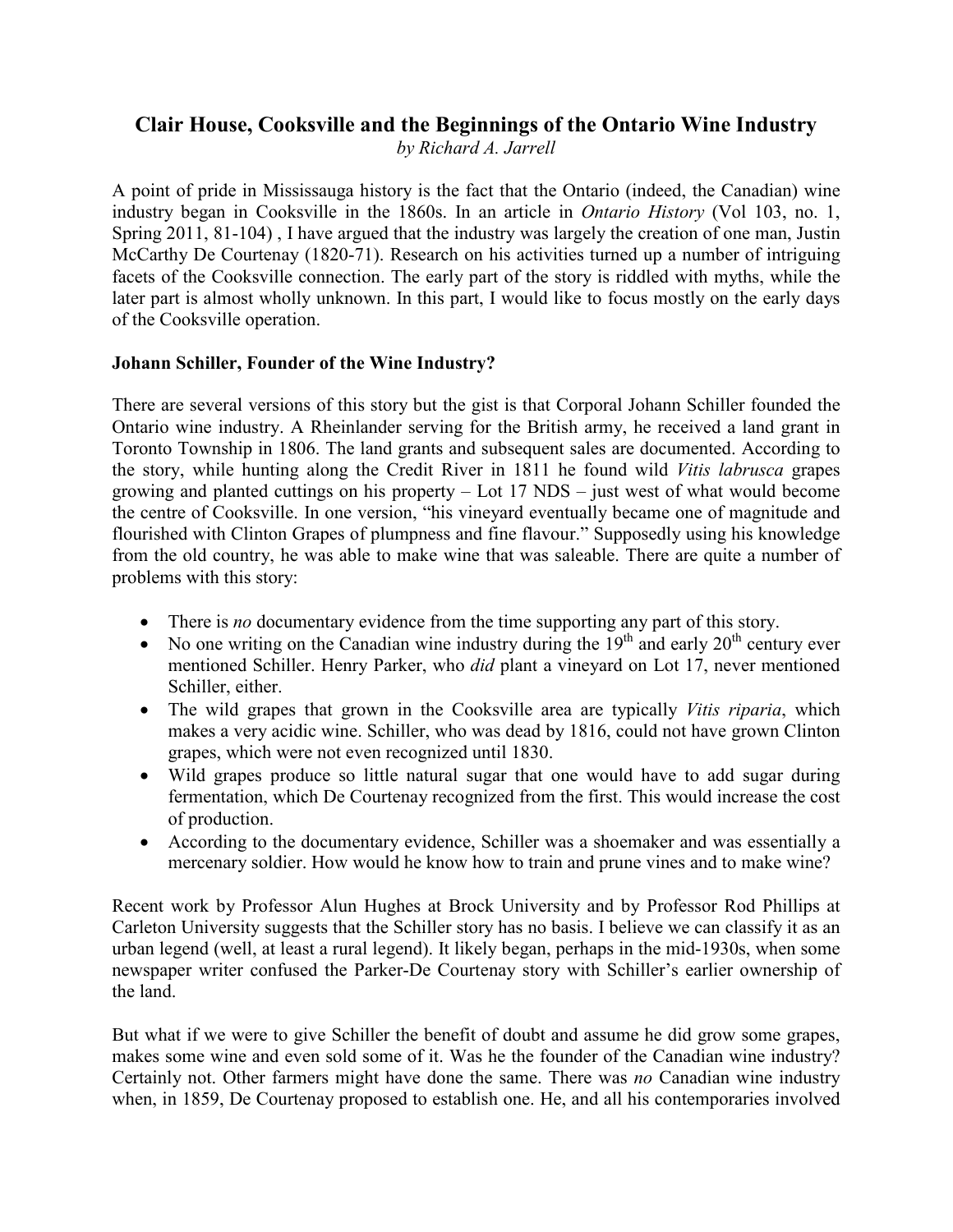in creating the industry knew they were starting from scratch and said so. You might think that old-timers in the Cooksville area who remembered Schiller might have set the record straight with Parker and De Courtenay, but clearly no one did. The passage of nearly a half-century with no activity is *not* a sustained industry.

# **Henry Parker, Unlikely Vintner**

We are on solid ground when we find vines growing on Lot 17 in 1859. By that time, the Parker family owned the old Schiller property. Rear-Admiral Sir William George Parker, Bart. had purchased it in 1841 and built Clair House as a base for his three youngest sons, Henry, Melville and Albert. It was Henry who planted vines, possibly in 1858, in hopes of making wine and inducing his neighbours to take up vine growing. Having grown up in England, Parker is unlikely to have had any horticultural experience; he appears to have desired to be a cut above the average farmer. He needed to hire Italian *vignerons* to tend the vines. His venture was going nowhere when he learned about Justin De Courtenay's proposal to the Provincial government to establish vineyards and to produce wine commercially. Parker and De Courtenay soon became friends and collaborators. With Montreal investors secured by the early 1860s, they proposed a joint stock company, the Canada Vine Growers Association (CVGA) to own and operate Parker's vineyard. By 1864, De Courtenay was in charge and expansion began. Henry Parker moved out of Clair House and moved in with his brother-in-law, lawyer John Hector, on Simcoe Street in Toronto. Melville Parker moved to a property north-east of the vineyard (now Parker Hill). The Parker brothers, the Hectors and Cooksville and Niagara-area farmers were at various times shareholders in the CVGA. At the height of production in the mid-1860s, Clair House produced as much as 50,000 gallons of wine and a considerable amount of brandy.

## **Count De Courtenay, the French Aristocrat and his Palatial Mansion**

It is most curious how Justin McCarthy De Courtenay, an Englishman, was transmogrified into an aristocratic French count who built the wine vaults in Cooksville like those of his palatial French estate. His wife Blanche *was* French – they had met when he worked in the vineyards of Périgord – but the family was staunchly Anglican. He was reasonably well off but not a wealthy man. While a branch of the De Courtenays were aristocrats in mediaeval France, the English and Irish descendants were not save the Earls of Devon, to whom Justin was unrelated. In his time in Canada, De Courtenay was always referred to as "Mr De Courtenay." It is not clear where the mythology came from but the reality was much more prosaic.

While Henry Parker was an amateur, De Courtenay was a professional, with experience in France, Switzerland and Italy. Clair House winery (it was never called Château Clair when De Courtenay operated it) was, without doubt, the first commercial vineyard and winery in Canada, and its example inspired others to follow. For De Courtenay, however, dealings with government, despite his friendship with John A. Macdonald, were often rocky and after a few years De Courtenay moved on. The CVGA's holdings in Cooksville were sold to Solomon White, a Windsor lawyer, in 1868. De Courtenay moved to Amherstburg in an unsuccessful bid to grow grapes and then moved his family home to a Dorsetshire village, where he died in 1871.

Henry Parker ceased to have a role, whether because he felt shunted aside or whether he lost